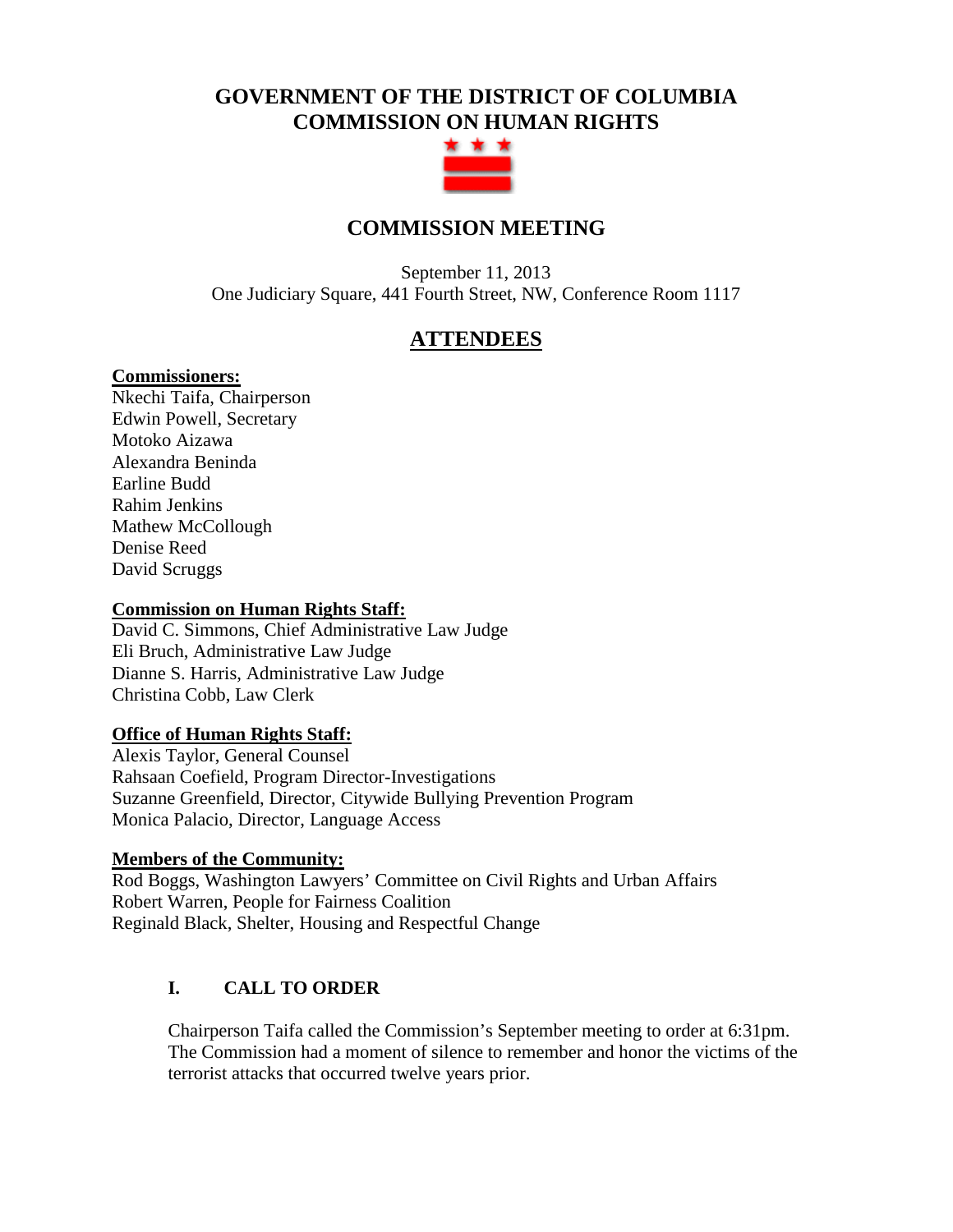## **II. ROLL CALL**

Secretary Powell conducted the roll call. Nine Commissioners were present at the meeting. Since at least eight Commissioners were present, a quorum was reached.

#### **III. ADOPTION OF THE MINUTES FROM THE JULY MEETING**

The Commissioners adopted the Commission's July meeting minutes.

#### **IV. REPORT OF THE OFFICE OF HUMAN RIGHTS**

General Counsel Alexis Taylor gave the report on behalf of the Office and gave a brief overview of its performance since the last Commission meeting.

Ms. Taylor provided the Commissioners with detailed statistics on OHR's performance in July and August 2013. Thus far in FY 2013, OHR's total settlement benefits to date are \$1,770,379.45.

Thus far in FY 2013, OHR has issued 15 probable cause determinations.

Ms. Taylor told the Commissioners that OHR has launched a campaign to promote immigrant rights and will hold an open to the public event on September  $28<sup>th</sup>$ . The event is titled "*Immigrants Contribute: America, We Sing Back*."

This month, OHR, working along with the Department of Labor, trained over 300 people on the Family and Medical Leave Act.

Mr. Coefield introduced himself to the Commission and gave brief overview of his career background.

## **V. REPORT OF THE COMMISSION ON HUMAN RIGHTS**

Chief Judge Simmons delivered the report of the Commission and presented an overview of its performance since the last Commission meeting.

The Commission currently has a docket of 13 Commission cases, 5 OHR cases, and 5 CBX appeals.

Thus far in FY 2013, the Commission closed 9 Commission cases, 5 Office cases, and 3 CBX cases. Chief Judge Simmons expects to reach many of the Commission's closure goals for the fiscal year.

The Chairperson and Chief Judge Simmons have come up with a couple of suggestions to get Commissioners more involved in the daily work of the Commission. First, the Chairperson has decided to disband the standing CBX Committee, and instead, assign CBX cases to Commissioners just like regular Commission cases. Second, instead of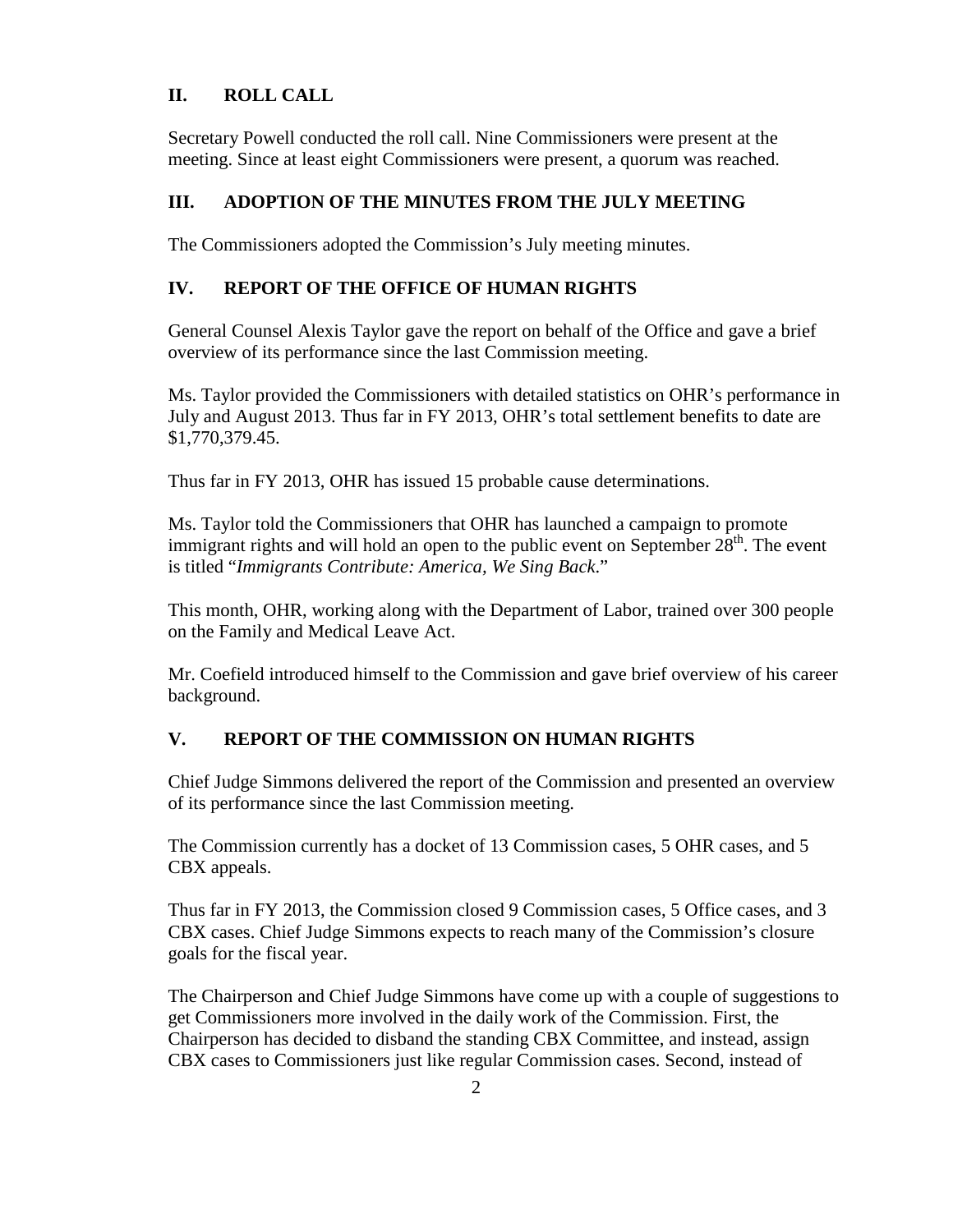Commissioners reading the evidentiary hearing transcript when making their determination in a case, the proposed idea is to have Commissioners actually sit-in on evidentiary hearings.

There are several Commission Committees that are in need of assistance. These Commission Committees include: the Neil Alexander Humanitarian Award Committee, Human Rights Awards Gala Committee, and the Youth Human Rights Ambassador Committee.

Chief Judge Simmons introduced the Commission's fall semester law clerks to the Commissioners: Christina Cobb and Judy Bennett Garner.

In law clerk news, former law clerk Eboni Robinson was selected to become a member of a law journal at Wake Forest Law School.

Administrative Law Judge Eli Bruch recently had a son, Ari Jack Bruch.

#### **VI. OLD BUSINESS**

No Old Business was discussed.

#### **VII. NEW BUSINESS**

Chairperson Taifa reminded Commissioners of the importance of regular attendance at Commission meetings.

Monica Palacio, Director of OHR's Language Access Program and a former Commissioner, introduced herself to the Commission and gave a brief overview of her program.

A. Presentation on Bullying Prevention Effort

Ms. Greenfield introduced herself to the Commission and gave a brief overview and update on her program's accomplishments.

B. Appointment of Volunteers for CBX Tribunal and Various Committees

Chairperson Taifa designated Commissioners Jenkins, Reed, and Scruggs to head a CBX Tribunal.

C. Update Regarding Commission/Office Awards Gala

The Awards Gala will be held on December  $5<sup>th</sup>$  from 5:00pm to 8:00pm at the Kaiser Family Foundation, Barbara Jordan Conference Center.

Commissioners Aizawa, Budd, and Powell volunteered to serve on this Committee.